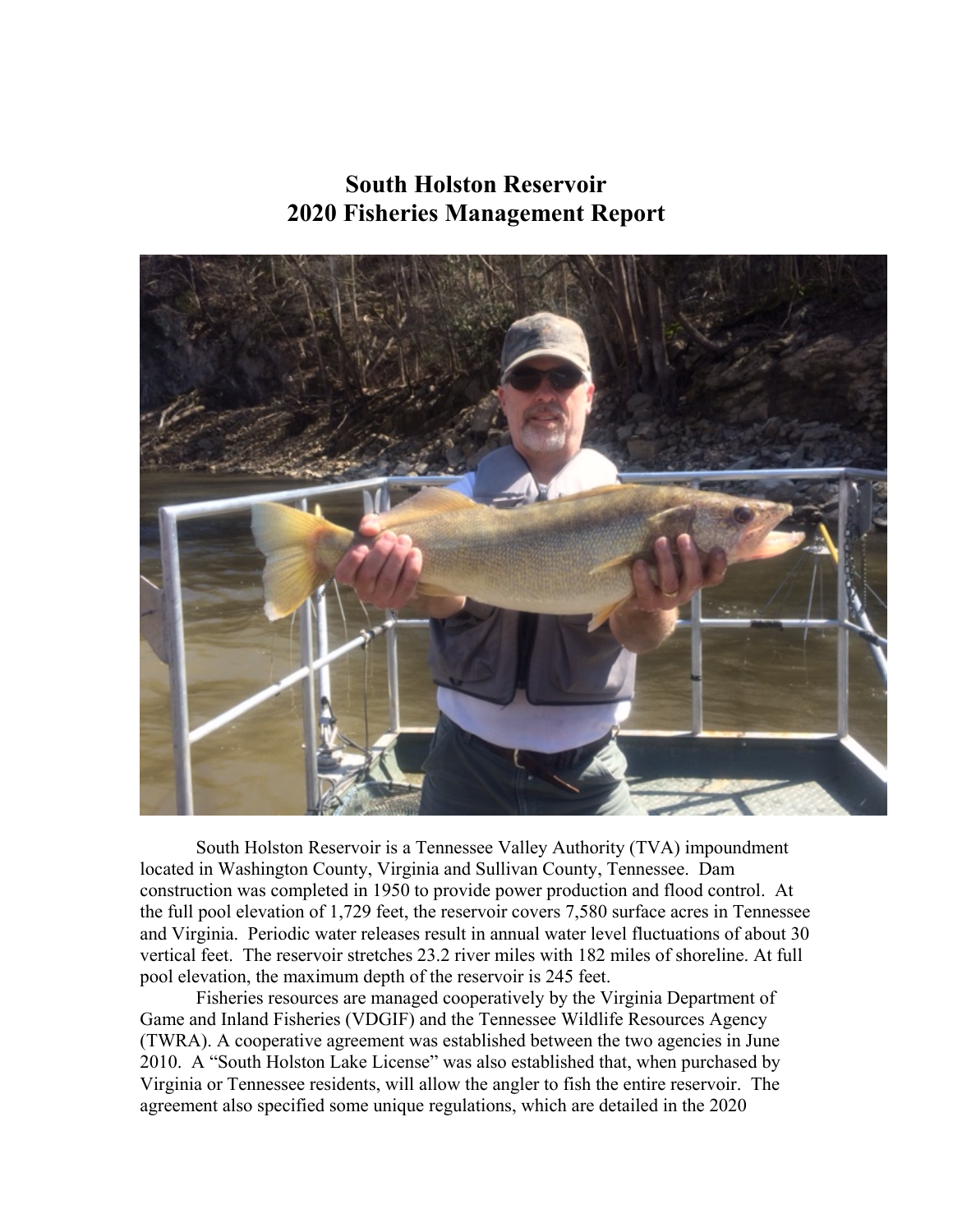Freshwater Fishing Regulation booklet. The reservoir supports a variety of sport fish and forage fish species. Historically, the most popular sport fishes have been smallmouth bass, largemouth bass, crappie, white bass, walleye, trout, and various species of sunfish. Channel catfish, flathead catfish, common carp, and muskellunge also provide angling opportunities. The primary forage fishes include gizzard shad, threadfin shad, and alewives. Most of these species have self-sustaining populations; however, annual stockings maintain walleye and trout populations. Under the terms of the cooperative agreement, walleyes are stocked by VDGIF and trout are stocked by both agencies. Virginia stocks brown trout and Tennessee stocks rainbow and lake trout. Both agencies monitor the status of fish populations by routine sampling, and enhance fish habitat by constructing fish attractors in the reservoir.

The overall management goal for South Holston Reservoir is to provide quality angling opportunities for a diversity of fish species. In order to provide quality fishing opportunities, fish populations need to offer both abundance and a desirable size structure. Fish abundance is measured in terms of how many fish are collected per hour of electrofishing or per net night of sampling. Size structure is measured by looking at the proportion of adult fish in the sample that are larger than a given size. For example, we consider the proportion of adult largemouth bass larger than 15 inches, or the proportion of adult black crappie that are over 10 inches. Catch rates and size structure data provide a standardized means of comparing this year's fish sample to previous years' catch, as well as to the samples collected at other lakes. Catch rates do not represent the number of fish you might catch while fishing, because you may be more or less effective than the sampling gear. Size structure measures give information about the sizes of fish available in the population. Again, this may not match what you see while fishing, since you might be using gear or techniques that target a particular size range, while sampling gear tends to collect small and average-sized fish. It is likely that you will catch fish larger than those collected by sampling. The data we collect are best used to track overall trends in fish populations through time.

#### **Bass**

Bass populations in South Holston Reservoir offer an abundance of good-sized fish. Relative abundance, the number of fish collected per hour of sampling, varies from year to year (Figure 1). The 2019 catch rates were 44 largemouth bass and 21 smallmouth bass per hour of sampling. Catch rates for largemouth bass and smallmouth bass were above average. Water temperature, lake level, recent weather fronts and water clarity can affect sample catch rates. Biologists strive to be consistent with sample dates and sampling effort in order to minimize these confounding effects and obtain data that accurately represent the true abundance of fish in the population each year.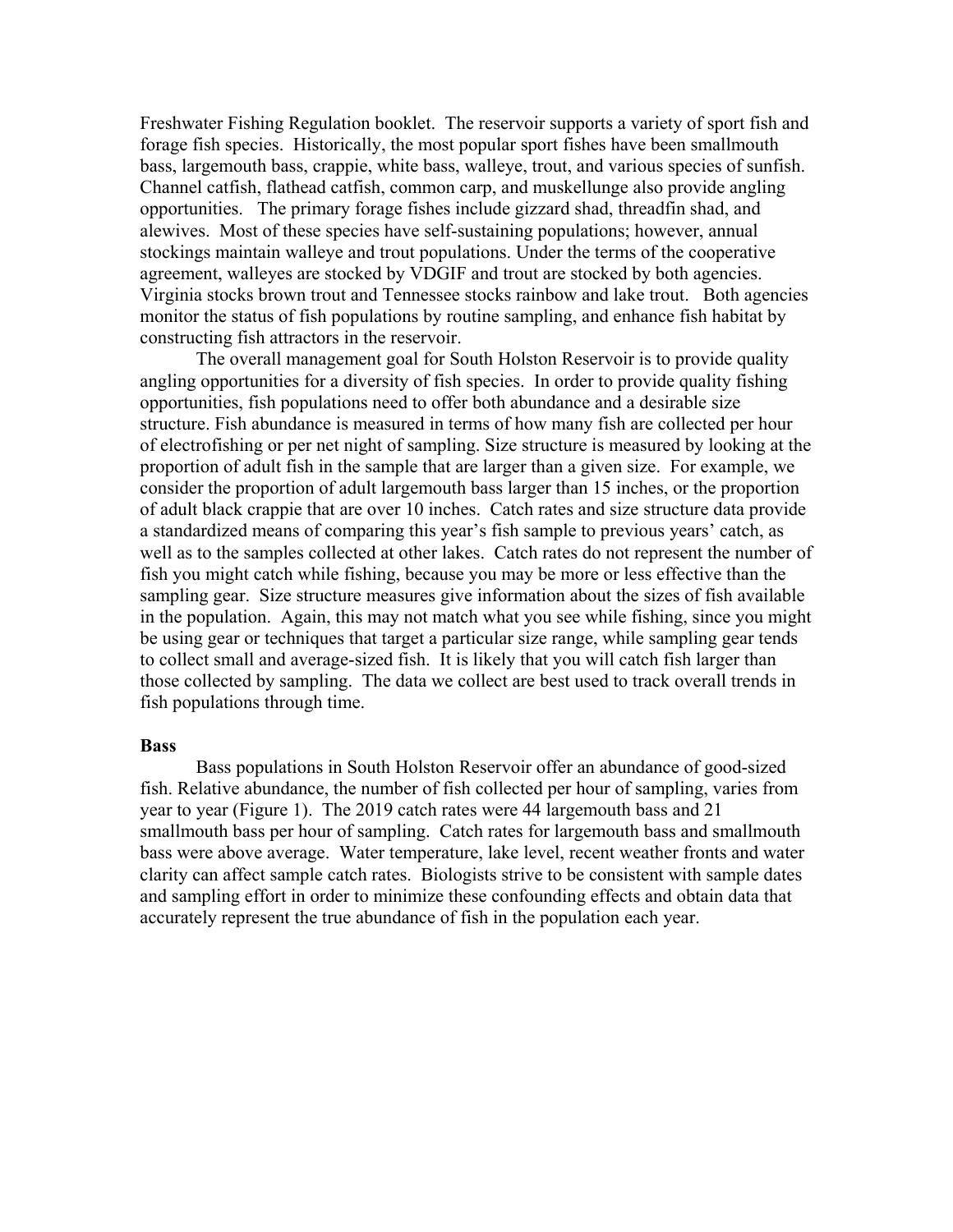

**Figure 1**. Electrofishing catch rates, fish per hour, for largemouth bass (green columns) and smallmouth bass (orange columns) in South Holston Reservoir 1999-2019.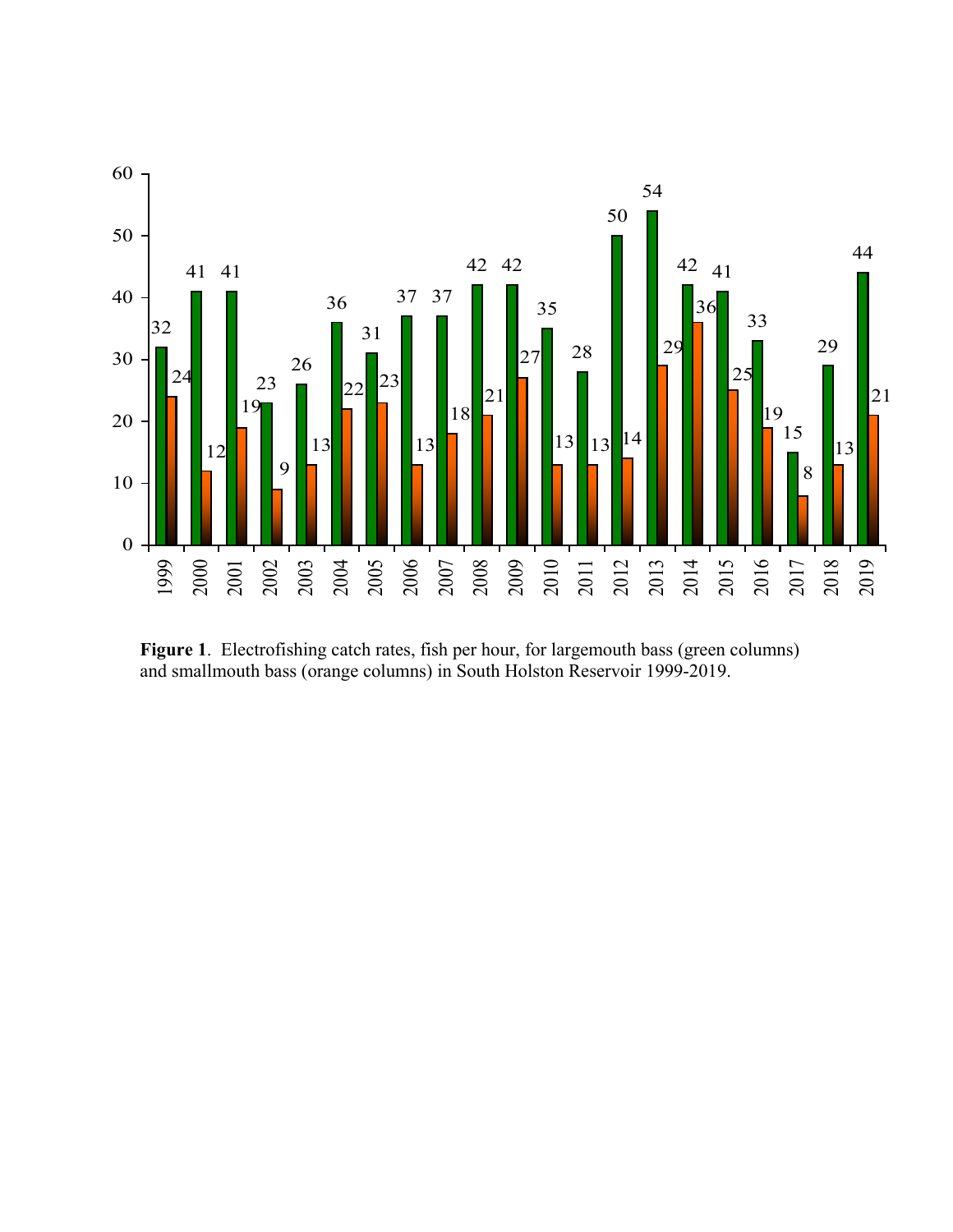

**Figure 2**. Number of preferred size largemouth bass (green columns) and smallmouth bass (orange columns) collected per hour of electrofishing at South Holston Reservoir 1999-2019. Preferred size is 15 inches for largemouth bass and 14 inches for smallmouth bass.

The size structure of the bass populations in South Holston Reservoir is excellent. The 2019 catch rate for preferred-size largemouth bass (15 inches or greater) over what has been documented over the last few years (Figure 2). Fifty-five percent of the largemouth bass collected were 15 inches or longer. The number of preferred-size smallmouth bass collected per hour of sampling in 2019 increased to 8 per hour. About percent of the smallmouth bass collected in the 2019 sample were longer than 14 inches.

#### **Crappie**

The black crappie electrofishing catch rate in 2019 was slightly below average (Figure 3). Crappie population abundance fluctuates over time, and the highs and lows in abundance are usually the result of spawning success. This cycle of highs and lows is evident in the electrofishing catch rate data presented in Figure 3. Strong year classes from good spawns rapidly increase the population and create excellent fishing opportunities. Missing year classes have the opposite effect.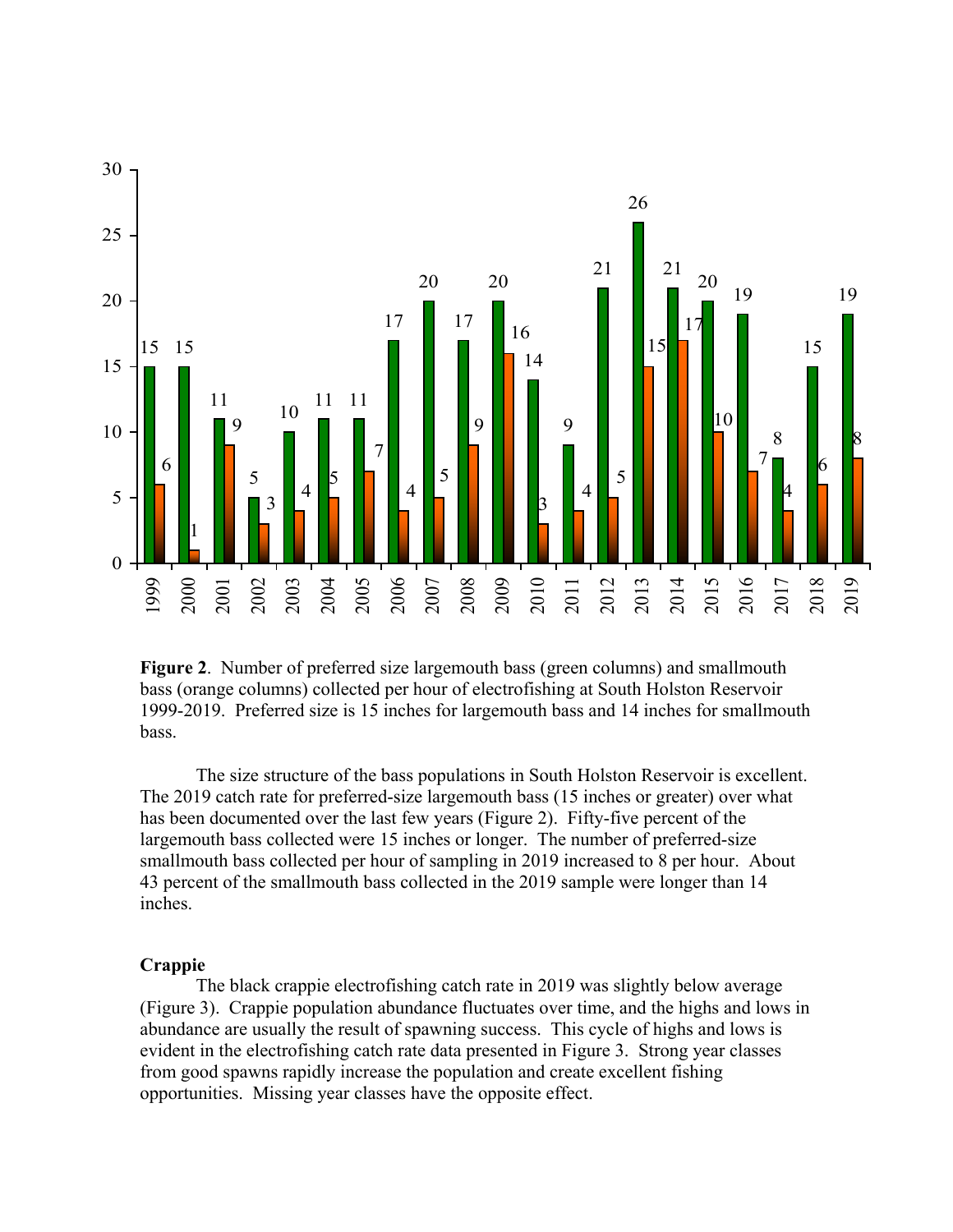

**Figure 3**. Number of black crappie collected per hour of electrofishing at South Holston Reservoir 1999-2019.

The size structure of the crappie population was excellent in the 2019 sample. The number of preferred size crappie (10 inches or greater) slightly increased during (Figure 4). The population is at desirable levels. Eighty-three percent of black crappie collected in 2019 measured 10 inches in length or larger. These fish should provide good fishing for years to come, and hopefully with suitable spawning conditions and recruitment will continue to be good.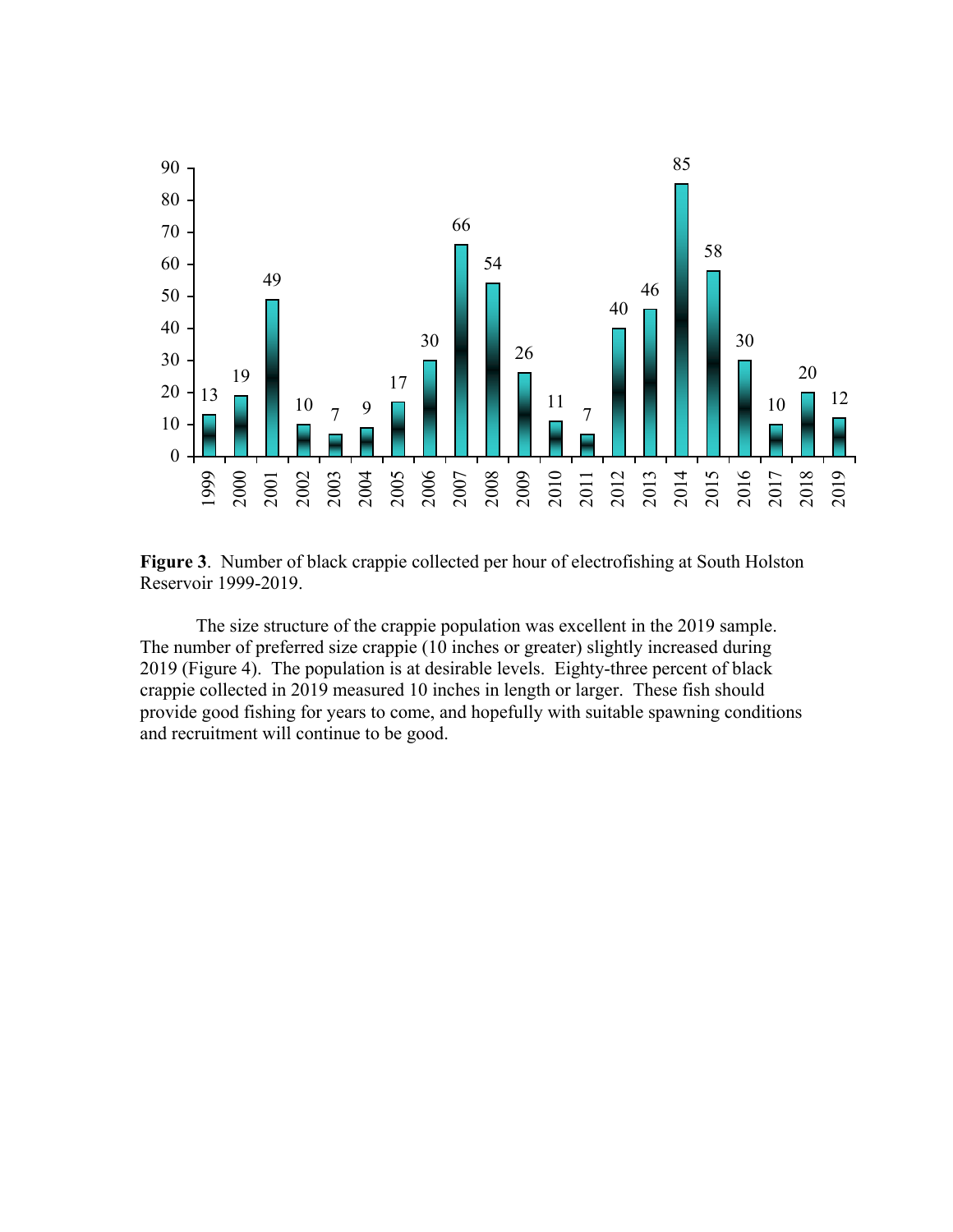

**Figure 4.** Number of preferred and memorable size black crappie collected per hour of electrofishing in South Holston Reservoir 1999-2019. Preferred size (blue columns) is 10 inches for black crappie. Memorable size (gold columns) is 12 inches for black crappie.

Age and growth data depicts a population that is highly exploited, with the population dominated by individuals less than 5 years of age (Figure 5). South Holston Lake is very productive with abundant forage, which allows for fast growth rates where the majority of the fish reach the legal size of 10 inches (254 mm) by age 3. Angler exploitation is high and fish quickly disappear from the fishery once they reach legal size (Figure 5).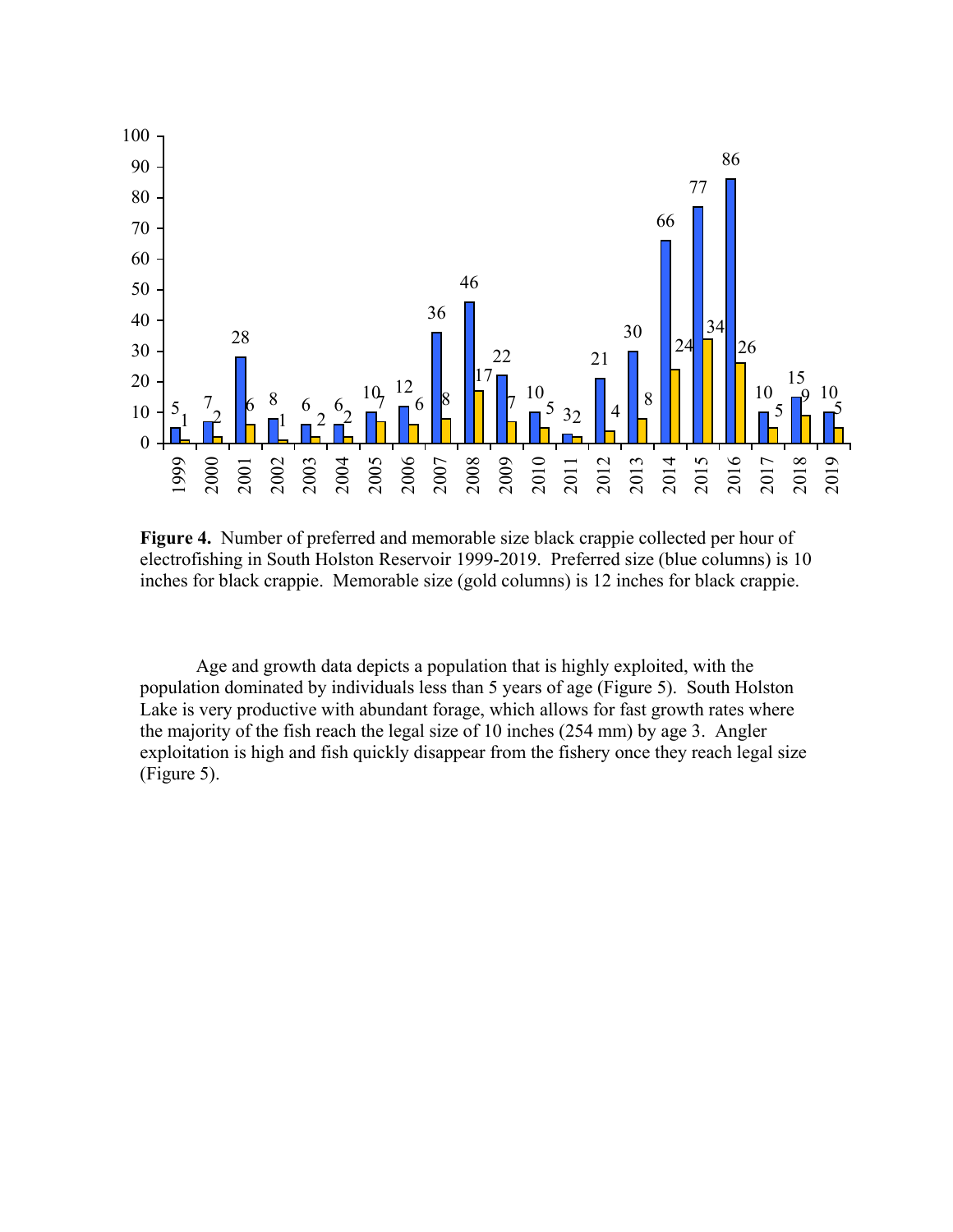South Holston Lake BLC - 2018



**Figure 5.** Length at age data for black crappie collected from South Holston Reservoir during fall gill net sampling in 2019.

### **Walleye**

Walleye population abundance in South Holston is measured in two ways. Walleyes are collected during the spring electrofishing sample and with gillnets during the fall. The reason for two sampling methods is that when compared to bass, walleyes are less likely to be associated with shoreline habitat during early April. Because these daytime electrofishing catch rates may not always accurately represent the walleye population, gillnets are also used to collect walleye. Electrofishing catch rates vary considerably from year to year (Figure 6). Electrofishing catch rates for the spring sample were below average (7/hr) at 5 fish per hour in 2019. The 2019 gillnet catch rate of 20 fish per net was above average (12/net night).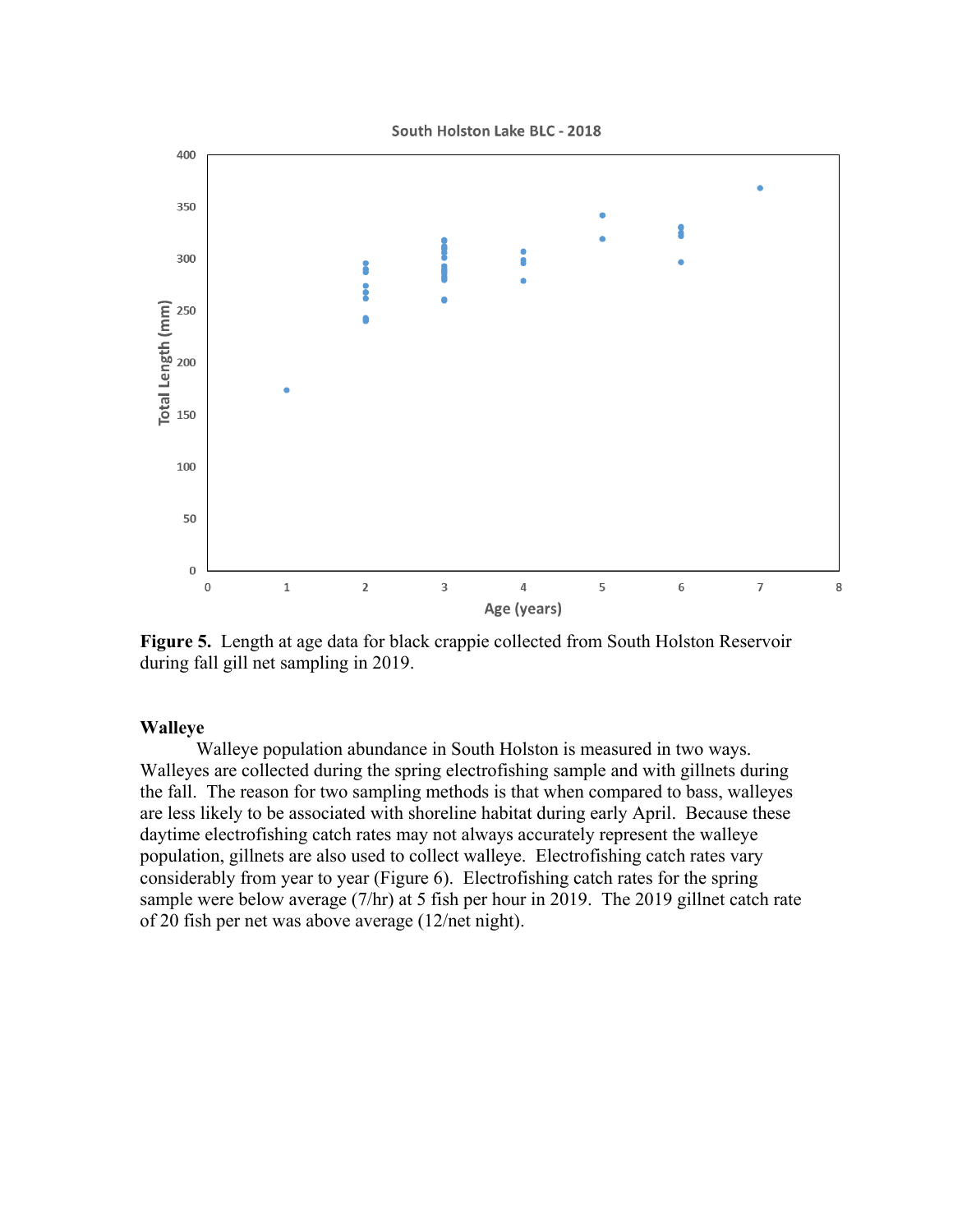

**Figure 6**. Sampling catch rates for walleye in South Holston Reservoir 1999-2019. Blue columns represent spring electrofishing catch rates (fish per hour) and yellow columns represent fall gillnet catch rates (fish per net).

The size structure of the walleye population is very good and there are plenty of walleyes longer than the 18-inch minimum length limit. Most of the adult walleyes collected in fall gillnets were 18 inches or longer.

Growth of stocked walleyes is excellent in South Holston. Most walleyes exceed 10 inches in their first year, measure 15 to 18 inches in their second year, and reach 20 inches by their third year. Walleye growth rates really slow down after age four or five. Male walleyes grow slower than females, and seldom exceed 24 or 25 inches in length. Female walleyes grow faster and may reach lengths of 30 inches or more in South Holston.

Length-at-age data from the fall 2019 gillnet sample shows the range of lengths from ages 1 through 11 (Figure 7). Some of the differences in length at a particular age can be explained by the fact that male walleyes grow slower and have a smaller maximum total length. The differences in growth rates between males and females are most apparent for walleyes over five years old. Female walleyes are four to five inches longer than males of the same age.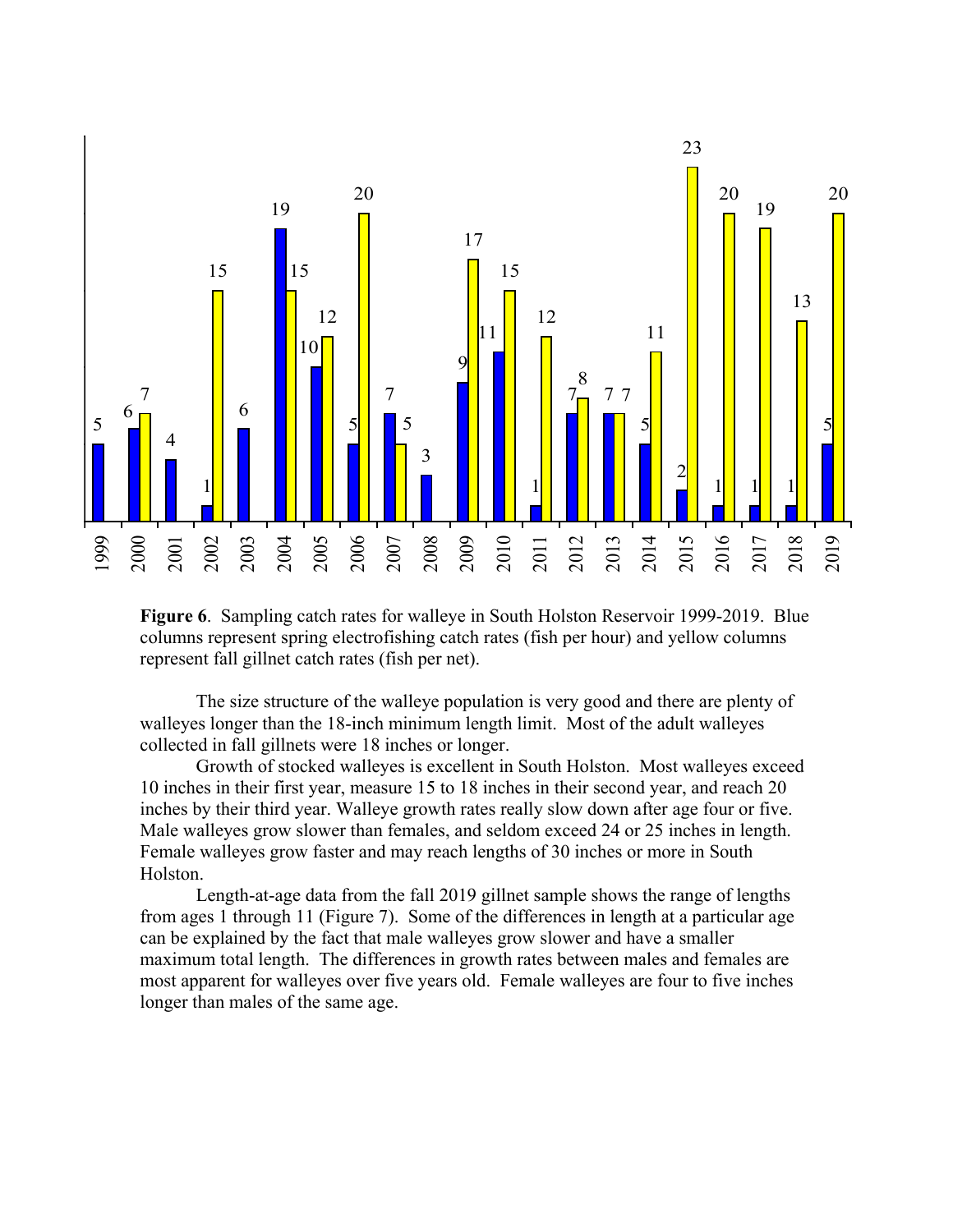

**Figure 7**. A summary of length at age data for walleyes in South Holston Reservoir, based on fall gillnet data from 2019. Each diamond represents an individual walleye. Walleye are legally harvestable at 457mm (18 inches).

The walleye population is maintained by annual stocking of fingerlings that are about one inch length at the time of stocking. Walleyes have been actively stocked into South Holston Reservoir since 1986, but stocking rates and frequency greatly increased in 2000 (Table 1) which created an exceptional fishery. Age and growth data (Figure 7) clearly shows the high angler exploitation that exists at South Holston Lake. This popular fishery is subject to high harvest, with most legal-sized fish getting creeled when caught by anglers. As a result, in this fast growing fishery very few fish live beyond age-4.

**Table 1**. Walleye stocking history for South Holston Reservoir 1986-2019. Walleye fingerlings are stocked by the Virginia Department of Game and Inland Fisheries (VDGIF) and the Tennessee Wildlife Resources Agency (TWRA).

| Year | <b>Number Stocked</b> | <b>Stocked by:</b> |
|------|-----------------------|--------------------|
| 1986 | 35,000                | VDGIF              |
| 1987 | 25,457                | VDGIF              |
| 1988 |                       | VDGIF              |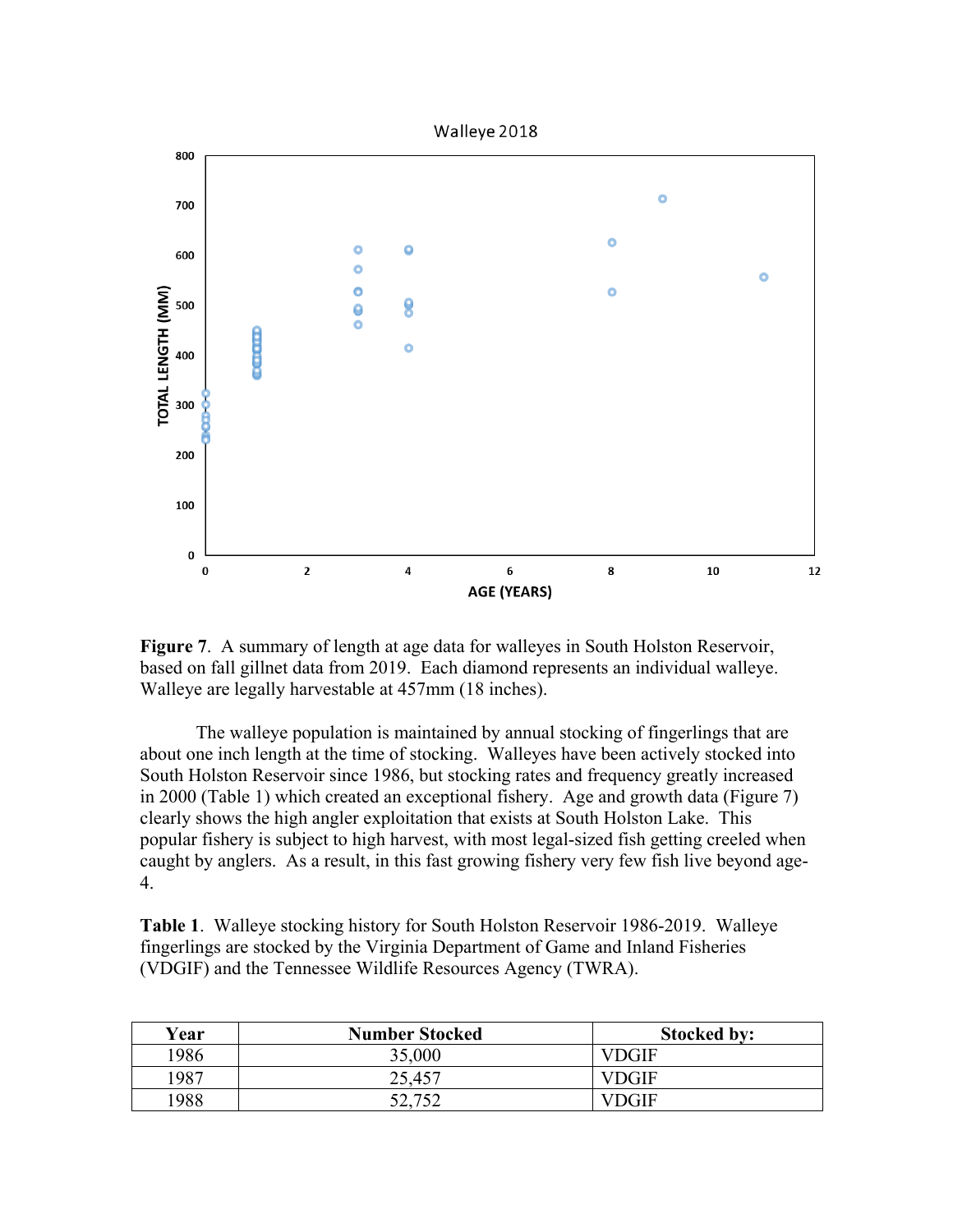| 1989 | 28,930  | <b>VDGIF</b> |
|------|---------|--------------|
| 1990 | 29,656  | <b>VDGIF</b> |
| 1991 | 27,300  | <b>VDGIF</b> |
| 1993 | 30,000  | <b>VDGIF</b> |
| 1995 | 31,900  | <b>VDGIF</b> |
| 1997 | 40,400  | <b>VDGIF</b> |
|      | 37,900  | <b>TWRA</b>  |
| 1998 | 39,250  | <b>VDGIF</b> |
| 1999 | 39,508  | <b>TWRA</b>  |
| 2000 | 146,000 | <b>VDGIF</b> |
| 2001 | 149,700 | <b>VDGIF</b> |
| 2002 | 47,533  | <b>VDGIF</b> |
|      | 51,411  | <b>TWRA</b>  |
| 2003 | 179,033 | <b>VDGIF</b> |
|      | 17,047  | <b>TWRA</b>  |
| 2004 | 7,000   | <b>VDGIF</b> |
|      | 46,725  | <b>TWRA</b>  |
| 2005 | 150,000 | <b>VDGIF</b> |
|      | 41,199  | <b>TWRA</b>  |
| 2006 | 180,200 | <b>VDGIF</b> |
|      | 26,640  | <b>TWRA</b>  |
| 2007 | 171,239 | <b>VDGIF</b> |
|      | 38,623  | <b>TWRA</b>  |
| 2008 | 188,514 | <b>VDGIF</b> |
|      | 40,921  | <b>TWRA</b>  |
| 2009 | 190,112 | <b>VDGIF</b> |
|      | 24,920  | <b>TWRA</b>  |
| 2010 | 183,429 | <b>VDGIF</b> |
| 2011 | 192,842 | <b>VDGIF</b> |
| 2012 | 142,688 | <b>VDGIF</b> |
| 2013 | 375,221 | <b>VDGIF</b> |
| 2014 | 183,953 | <b>VDGIF</b> |
| 2015 | 199,134 | <b>VDGIF</b> |
| 2016 | 42,640  | <b>VDGIF</b> |
| 2017 | 189,080 | <b>VDGIF</b> |
| 2018 | 125,700 | <b>VDGIF</b> |
| 2019 | 130,006 | <b>VDGIF</b> |

## **White bass**

The white bass population has virtually disappeared in recent years. The last good spring run into the headwaters was in 1998. We had not collected a single white bass in population monitoring since 2001 until 2012 when we collected two. Most of the white bass caught by anglers in recent years were very large adults. There are many theories as to why the white bass are gone. Low spring flows and low lake levels during